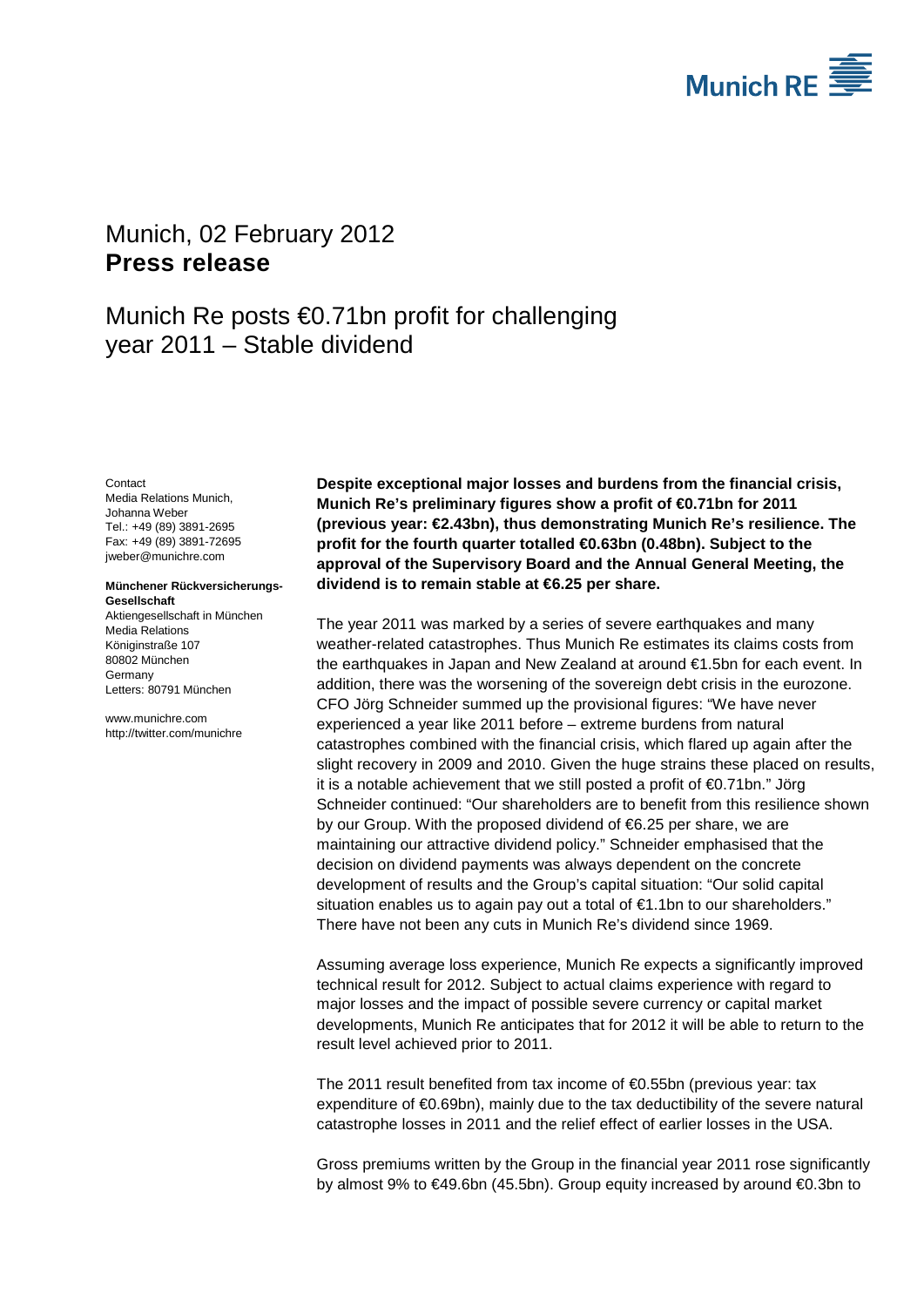

[02 February 2012](#page-0-0) **Press [release](#page-0-1)** Page 2/7

€23.3bn (31 December 2010: €23.0bn), rising by €1.1bn in the fourth quarter (30 September 2011: €22.2bn), chiefly thanks to the quarterly profit of €0.63bn and the depreciation of the euro.

The Group's investment result decreased by 22% to €6.8bn (8.6bn). It was marked in particular by an increase of €1.2bn to €1.6bn in the negative balance from write-ups and write-downs. Expenses for write-downs of Greek government securities alone totalled €1.2bn (€0.2bn of this in the fourth quarter), impacting the consolidated result with €0.2bn (€0.1bn in the fourth quarter). Net gains on the disposal of investments were high at €1.3bn.

Owing to the major-loss burden, the return on risk-adjusted capital (RORAC) amounted to 3.2% for the whole of 2011, after 13.5% in the previous year, thus falling well below the long-term target of 15% over the insurance and interestrate cycles.

The ERGO Insurance Group, in which Munich Re has concentrated its primary insurance business, showed a profit of the same level as in the previous year: €0.35bn (0.36bn) based on preliminary figures. ERGO CEO Torsten Oletzky commented: "In view of the dramatic upheavals on the capital markets, we can be satisfied with the stable result." Before consolidation, the result of the primary insurance segment increased by 16.2% to €0.76bn (0.66bn), of which €0.34bn (0.22bn) was attributable to the fourth quarter. Gross premiums written in the primary insurance segment in the financial year 2011 rose by around 1% to €17.6bn (17.5bn), with ERGO growing in the business segments of health and property-casualty. Total premium income in life insurance was lower than in the previous year because less single-premium business was written both in Germany and internationally. The combined ratio for property-casualty primary insurance amounted to 97.8% (96.8%) for 2011, and was still at a good level of 93.1% (89.8%) for German business. In international business, progress is apparent, but the figure of 105.0% (107.8%) is still too high. In the fourth quarter, the combined ratio was 100.9% (100.4%).

Reinsurance business was marked by exceptionally high claims costs for major losses in 2011. According to Munich Re's estimates, insured losses from natural catastrophes worldwide totalled US\$ 105bn and were thus even higher than in the previous record year 2005. The reinsurance segment nevertheless contributed €0.77bn (2.10bn) to the consolidated result.

In property-casualty reinsurance, premium climbed by nearly 8% to €16.9bn (15.7bn). Gross premiums written in the life reinsurance segment in 2011 were up by over 21% to €9.6bn (7.9bn). The main growth drivers were again large treaties in which reinsurance is used by clients primarily as an instrument for capital management. Since the beginning of the financial crisis in 2007, demand for these solutions has increased dramatically and remains at a high level.

The combined ratio in property-casualty reinsurance was 113.6% (100.5%) of net earned premiums for the year as a whole and 101.8% (96.0%) for the fourth quarter. As a consequence of the customary review of reserves, the combined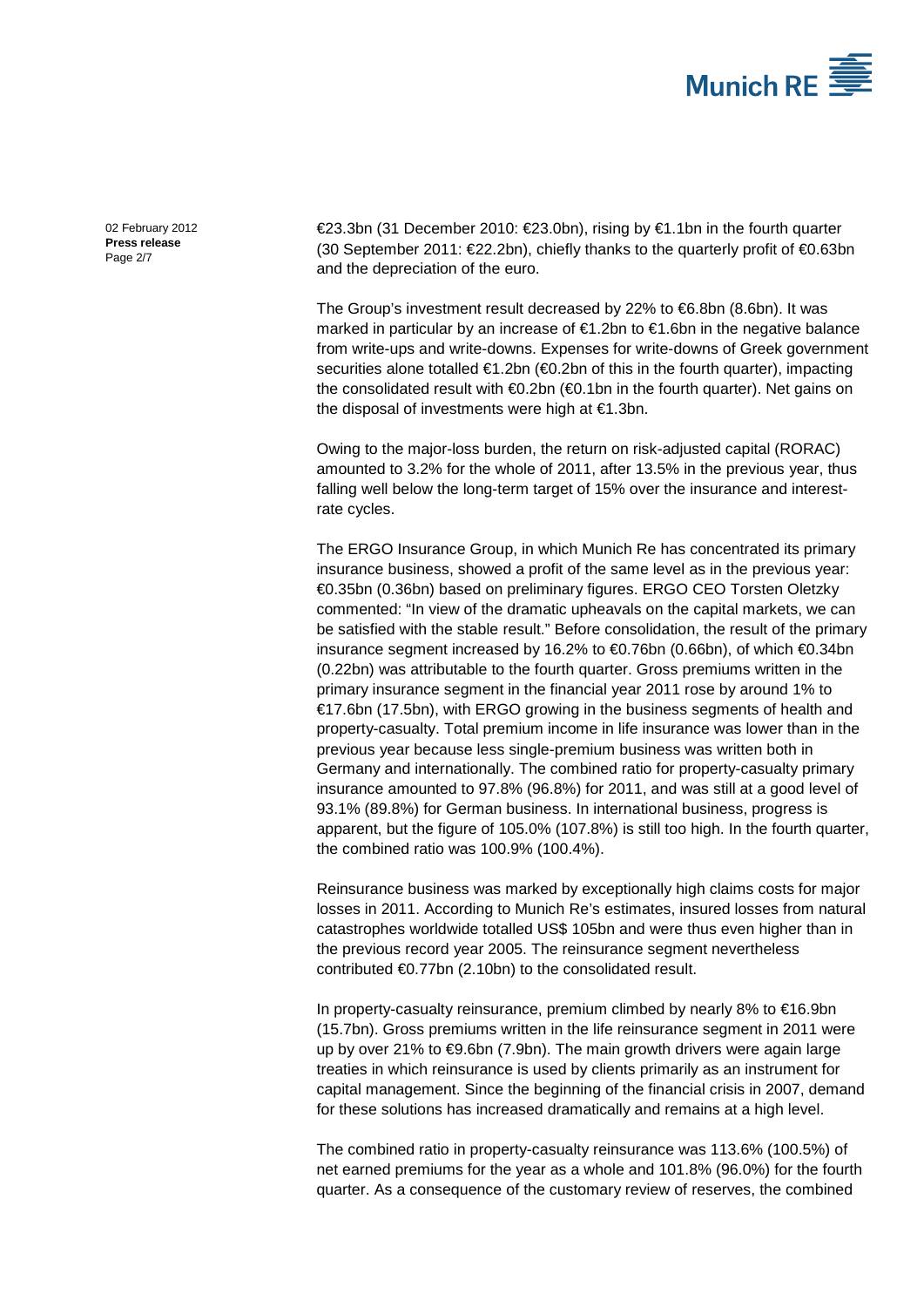

[02 February 2012](#page-0-0) **Press [release](#page-0-1)** Page 3/7

ratio includes a good €0.6bn from the reduction of claims provisions. This mainly involved underwriting years 2007–2009 in fire, credit and engineering business. The combined ratio for the year contains 28.8 (11.0) percentage points for natural catastrophes, while the figure for the final three months is 22.7 (11.7) percentage points. Natural catastrophe losses amounted to around €4.5bn (1.6bn) for the entire year. The earthquake that struck Japan on 11 March and subsequent tsunami were the largest loss event in 2011, causing insured losses of up to US\$ 40bn and costing Munich Re around €1.5bn net before tax. In 2011, Munich Re increased its claims estimate for the earthquakes in New Zealand by €0.4bn to around €1.5bn.

The largest loss in the fourth quarter 2011 was the flooding in Thailand, with claims costs of around €0.5bn. "The consequences of these floods again demonstrate the vulnerability of the globalised economy", said Torsten Jeworrek, member of the Board of Management and Munich Re's Reinsurance CEO. When catastrophes of this magnitude hit key industries, there are global effects on supply chains. And the risk of companies suffering financial losses due to disrupted supply chains has grown strongly in recent years. "Much greater transparency of supply chains is essential both for companies' risk management and for their insurers", stressed Jeworrek.

Munich Re's third field of business, Munich Health, contributed €0.05bn (0.06bn) to the Group's overall result. Munich Health's premium income climbed markedly by over 19% to €6.1bn (5.1bn). In Munich Health's case, too, the strong growth was attributable to capital management solutions for reinsurance clients. Its combined ratio totalled 99.4% (99.7%) for 2011 and 100.4% (100.0%) for the period from October to December. This ratio relates only to short-term health business, not to business conducted like life insurance.

### **Satisfactory renewals of reinsurance treaties in the property-casualty segment at 1 January 2012**

The outcome of the renewals in the various classes of business and regions were again very heterogeneous. The extremely high cost burdens from natural catastrophes influenced the renewal negotiations and led to some marked increases in reinsurance prices in the segments affected by losses. There were significant rate increases in natural catastrophe covers in the USA, Australia and Southeast Asia in particular. Prices in other regions or classes remained unchanged, for example in European natural catastrophe business, or rose slightly, as in UK motor business.

Torsten Jeworrek: "The reinsurance markets remain keenly competitive. In this situation, active cycle and portfolio management are of crucial importance. The economic environment prohibits the provision of reinsurance cover at inadequate rates." Jeworrek emphasised: "Alongside our resolute portfolio management, the regional diversification of our portfolio also helped us selectively take advantage of business opportunities in attractive markets and segments to realise further increases in profitability."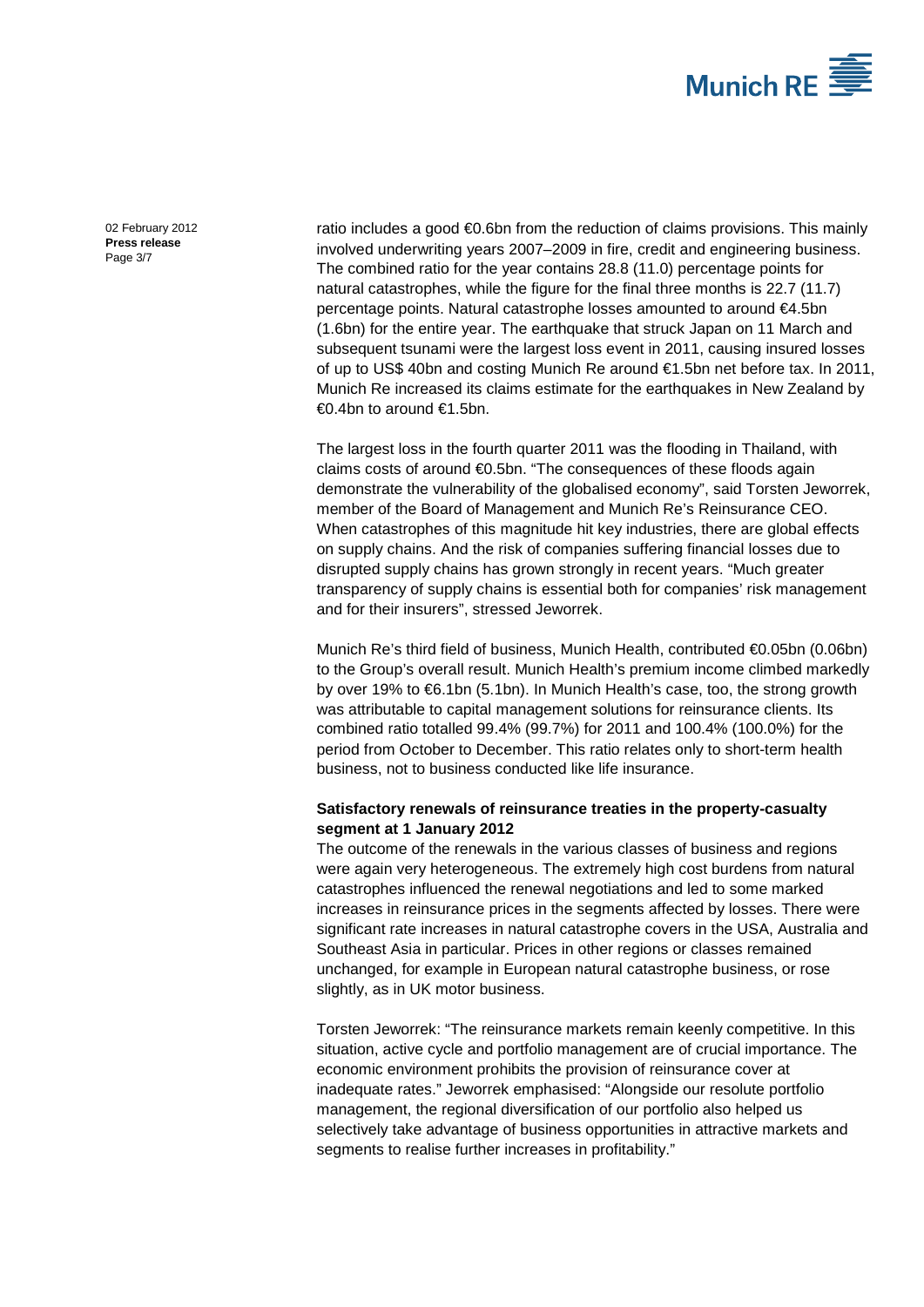

[02 February 2012](#page-0-0) **Press [release](#page-0-1)** Page 4/7

### **Details of the renewals**

At 1 January 2012, a good half of Munich Re's total non-life reinsurance business was up for renewal, which corresponds to a premium volume of around €8.5bn. Of this business, 91.3% (equivalent to a premium volume of approximately €7.8bn) was renewed, while 8.7% (approximately €740m) was not. New business with a volume of approximately €370m was written. Altogether, compared with last year, the premium volume rose by 2.6% (around  $E$ 230m), particularly as a result of organic growth in renewed business. The price level rose by around 2% year on year.

Jeworrek: "We can be satisfied with these renewals in this difficult economic environment. The prolonged low-interest-rate phase needs to be factored into pricing. This is an opinion shared by our clients with a sustainable business approach. We offer these clients specially tailored reinsurance programmes in which we support them with our considerable financial strength in the current challenging environment."

Munich Re expanded its profitable business with strategic partners, particularly in UK motor business. For US natural catastrophe covers, Munich Re achieved price increases in the low double-digit percentage range, and appreciably higher ones in Australia and Asia. By contrast, Munich Re selectively shed some of its European property business, traditional marine business and selected portfolios in non-proportional liability business, as the treaties concerned no longer met Munich Re's profitability requirements.

The next renewals at 1 April 2012 (mainly Japan and Korea) and 1 July 2012 (especially parts of the US market, Australia and Latin America) will have a greater proportion of natural catastrophe business than the January renewals. Munich Re projects further price increases here, particularly in loss-affected regions. For other property business and in the casualty classes, Munich Re is proceeding on the assumption that prices will stabilise with a trend towards slight increases.

Note for the editorial staff: For further questions please contact

Media Relations Munich[, Johanna Weber](#page-0-2) Tel.: +49 (89) 389[1-2695](#page-0-3)

Media Relations Munich, Anke Rosumek Tel.:+49 (89) 3891-2338

Media Relations Asia, Nikola Kemper Tel.: +852 2536 6936

Media Relations USA, Terese Rosenthal Tel.: +1 (609) 243-4339

**Munich Re** stands for exceptional solution-based expertise, consistent risk management, financial stability and client proximity. Munich Re creates value for clients, shareholders and staff alike. In the financial year 2010, the Group – which pursues an integrated business model consisting of insurance and reinsurance – achieved a profit of €2.4bn on premium income of around €46bn. It operates in all lines of insurance, with around 47,000 employees throughout the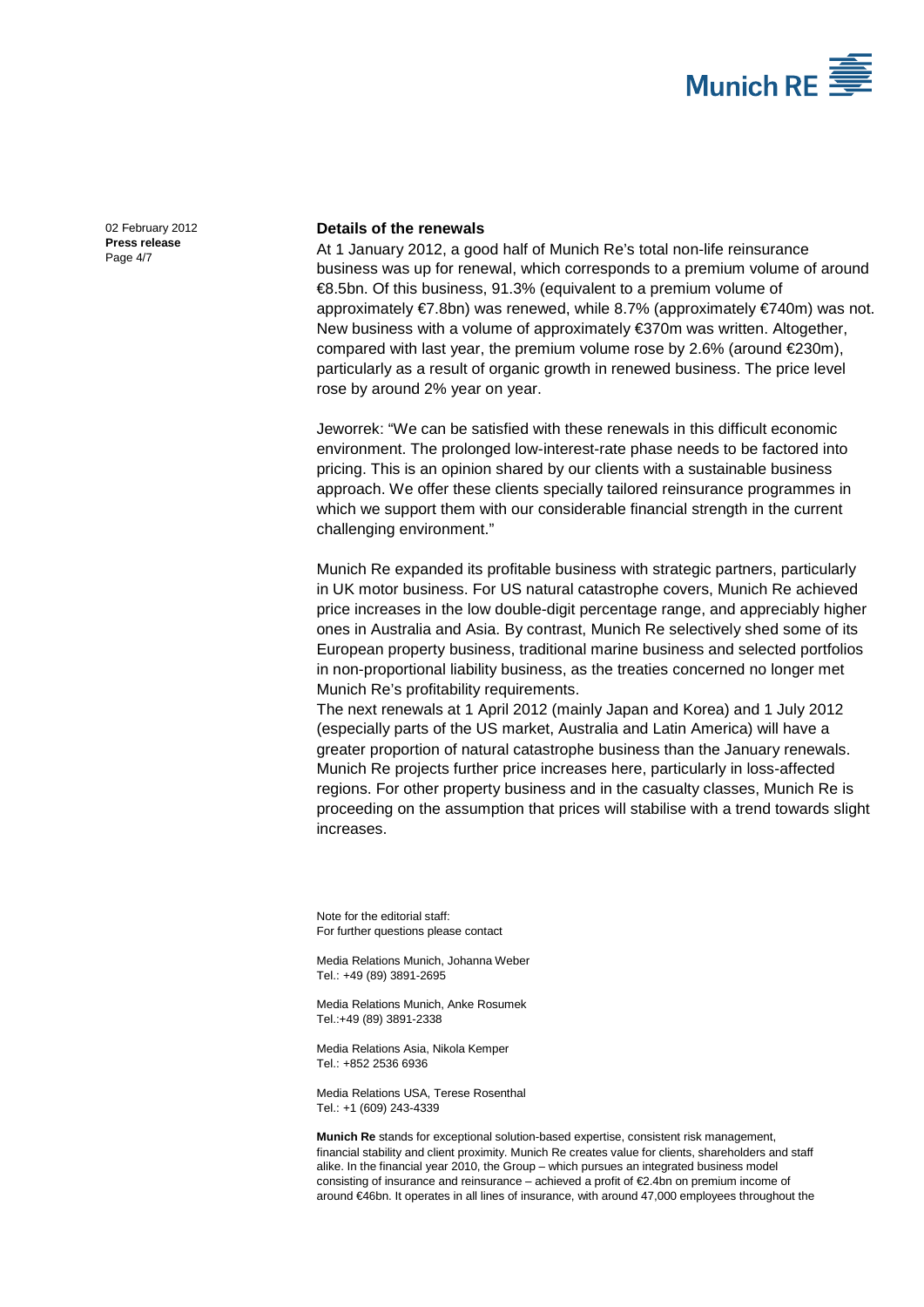

[02 February 2012](#page-0-0) **Press [release](#page-0-1)** Page 5/7

world. With premium income of around €24bn from reinsurance alone, it is one of the world's leading reinsurers. Especially when clients require solutions for complex risks, Munich Re is a much sought-after risk carrier. Our primary insurance operations are concentrated mainly in the ERGO Insurance Group. With premium income of over €20bn, ERGO is one of the largest insurance groups in Europe and Germany. It is the market leader in Europe in health and legal protection insurance. More than 40 million clients in over 30 countries place their trust in the services and security it provides. In international healthcare business, Munich Re pools its insurance and reinsurance operations, as well as related services, under the Munich Health brand. Munich Re's global investments amounting to €193bn are managed by MEAG, which also makes its competence available to private and institutional investors outside the Group.

#### **Disclaimer**

This press release contains forward-looking statements that are based on current assumptions and forecasts of the management of Munich Re. Known and unknown risks, uncertainties and other factors could lead to material differences between the forward-looking statements given here and the actual development, in particular the results, financial situation and performance of our Company. The Company assumes no liability to update these forward-looking statements or to conform them to future events or developments.

Munich[, 02 February 2012](#page-0-0)

#### **Münchener Rückversicherungs-Gesellschaft**

Aktiengesellschaft in München Media Relations Königinstraße 107 80802 München Germany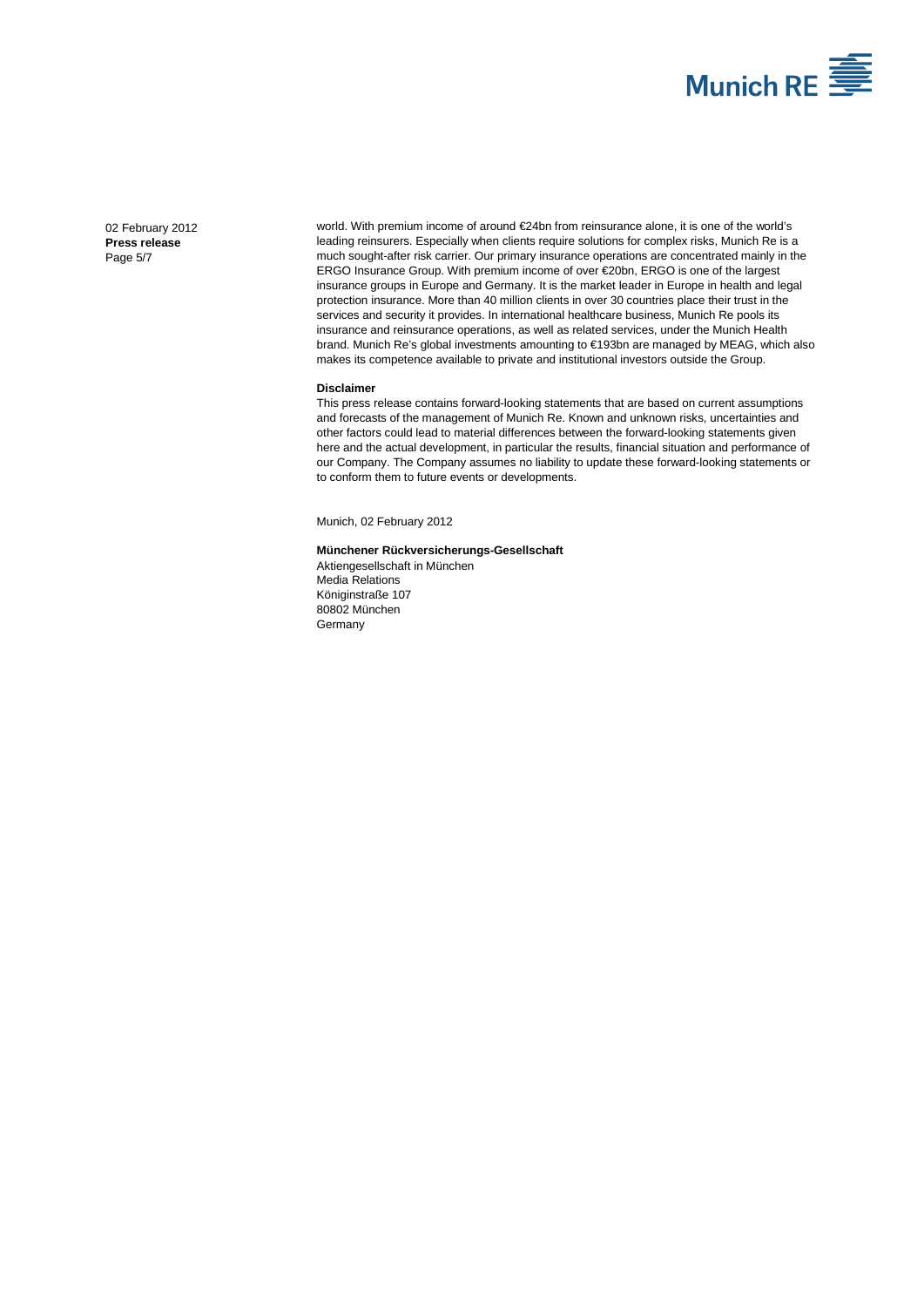

[02 February 2012](#page-0-0) **Press [release](#page-0-1)** Page 6/7

## At a glance:

- Munich Re posts profit of €0.71bn for challenging year and keeps dividend stable at €6.25
- CFO Jörg Schneider: "Respectable profit given the exceptional burdens."

**Preliminary key figures (IFRS) for the Group for 2011\*** (in €bn unless otherwise indicated)

|                          | 2011       | 2010       |          | Change  |
|--------------------------|------------|------------|----------|---------|
|                          |            |            | Absolute | $\%$    |
| Gross premiums written   | 49.6       | 45.5       | 4.1      | 8.9     |
| Investment result        | 6.8        | 8.6        | $-1.8$   | $-21.8$ |
| Consolidated profit      | 0.71       | 2.43       | $-1.72$  | $-70.7$ |
|                          | 31.12.2011 | 31.12.2010 |          |         |
| Investments              | 201.7      | 193.1      | 8.6      | 4.5     |
| Equity                   | 23.3       | 23.0       | 0.3      | 1.2     |
| <b>REINSURANCE</b>       | 2011       | 2010       |          | Change  |
|                          |            |            | Absolute | %       |
| Gross premiums written   | 26.5       | 23.6       | 2.9      | 12.3    |
| Combined ratio in %      | 113.6      | 100.5      | 13.1     |         |
| Result                   | 0.77       | 2.10       | $-1.33$  | $-63.1$ |
| <b>PRIMARY INSURANCE</b> | 2011       | 2010       |          | Change  |
|                          |            |            | Absolute | %       |
| Gross premiums written   | 17.6       | 17.5       | 0.1      | 0.8     |
| Combined ratio in %      | 97.8       | 96.8       | 1.0      |         |
| Result                   | 0.76       | 0.66       | 0.10     | 16.2    |
| <b>MUNICH HEALTH</b>     | 2011       | 2010       |          | Change  |
|                          |            |            | Absolute | %       |
| Gross premiums written   | 6.1        | 5.1        | 1.0      | 19.3    |
| Combined ratio in %      | 99.4       | 99.7       | $-0.3$   |         |
| Result                   | 0.05       | 0.06       | $-0.01$  | $-28.6$ |

\* Before elimination of intra-Group transactions across segments.